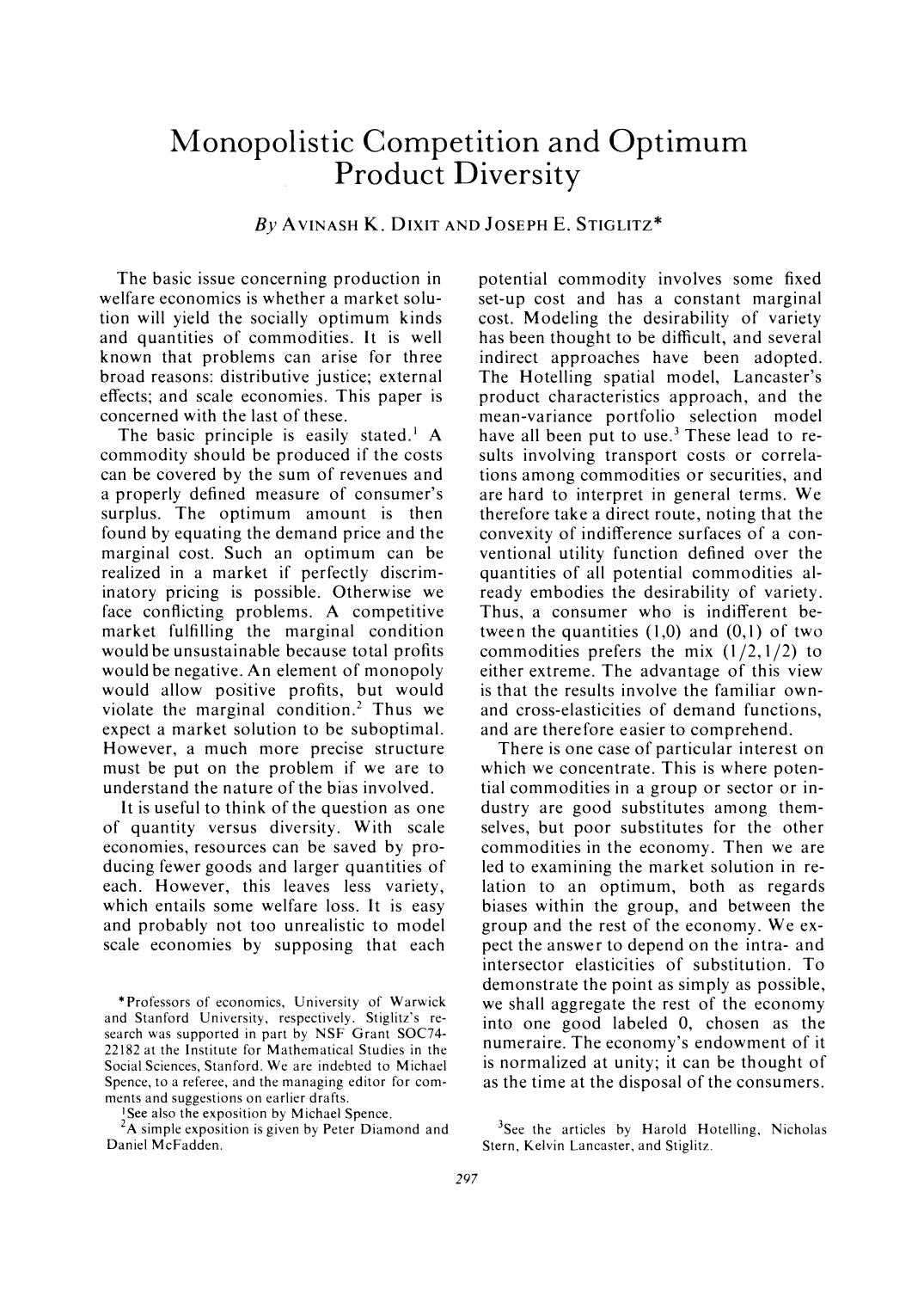**The potential range of related products is labeled 1,2,3,.... Writing the amounts of**  the various commodities as  $x_0$  and  $x = (x_1,$  $x_2, x_3, \ldots$ , we assume a separable utility **function with convex indifference surfaces:** 

(1) 
$$
u = U(x_0, V(x_1, x_2, x_3...))
$$

**In Sections I and II we simplify further by assuming that V is a symmetric function, and that all commodities in the group have equal fixed and marginal costs. Then the actual labels given to commodities are immaterial, even though the total number n being produced is relevant. We can thus label these commodities 1,2, ..., n, where the potential products**  $(n + 1)$ **,**  $(n + 2)$ **, ... are not being produced. This is a restrictive assumption, for in such problems we often have a natural asymmetry owing to graduated physical differences in commodities, with a pair close together being better mutual substitutes than a pair farther apart. However, even the symmetric case yields some interesting results. In Section III, we consider some aspects of asymmetry.** 

**We also assume that all commodities have unit income elasticities. This differs from a similar recent formulation by Michael Spence, who assumes U linear in xo, so that the industry is amenable to partial equilibrium analysis. Our approach allows a better treatment of the intersectoral substitution, but the other results are very similar to those of Spence.** 

**We consider two special cases of (1). In Section I, V is given a CES form, but U is allowed to be arbitrary. In Section II, U is taken to be Cobb-Douglas, but V has a more general additive form. Thus the former allows more general intersector relations, and the latter more general intrasector substitution, highlighting different results.** 

**Income distribution problems are neglected. Thus U can be regarded as representing Samuelsonian social indifference curves, or (assuming the appropriate aggregation conditions to be fulfilled) as a multiple of a representative consumer's utility. Product diversity can then be interpreted either as different consumers using different**  **varieties, or as diversification on the part of each consumer.** 

#### **1. Constant-Elasticity Case**

#### **A. Demand Functions**

**The utility function in this section is** 

$$
(2) \hspace{1cm} u = U\left(x_0, \left\{\sum_i x_i^{\rho}\right\}^{1/\rho}\right)
$$

For concavity, we need  $\rho < 1$ . Further, **since we want to allow a situation where several of the x<sub>i</sub> are zero, we need**  $\rho > 0$ **. We also assume U homothetic in its arguments.** 

**The budget constraint is** 

(3) 
$$
x_0 + \sum_{i=1}^n p_i x_i = I
$$

where  $p_i$  are prices of the goods being pro**duced, and I is income in terms of the numeraire, i.e., the endowment which has been set at I plus the profits of the firms distributed to the consumers, or minus the lump sum deductions to cover the losses, as the case may be.** 

**In this case, a two-stage budgeting procedure is valid.4 Thus we define dual quantity and price indices** 

(4) 
$$
y = \left\{ \sum_{i=1}^{n} x_i^p \right\}^{1/p}
$$
  $q = \left\{ \sum_{i=1}^{n} p_i^{-1/\beta} \right\}^{-\beta}$ 

where  $\beta = (1 - \rho)/\rho$ , which is positive since  $0 < \rho < 1$ . Then it can be shown<sup>5</sup> that in the **first stage,** 

(5) 
$$
y = I \frac{s(q)}{q}
$$
  $x_0 = I(1 - s(q))$ 

**for a function s which depends on the form**  of U. Writing  $\sigma(q)$  for the elasticity of substitution between  $x_0$  and y, we define  $\theta(q)$  as the elasticity of the function s, i.e.,  $qs'(q)$ **s(q). Then we find** 

(6) 
$$
\theta(q) = \{1 - \sigma(q)\}\{1 - s(q)\} < 1
$$

but  $\theta(q)$  can be negative as  $\sigma(q)$  can ex**ceed 1.** 

**4Sec p. 21 of John Green.** 

**5These details and several others are omitted to save space, but can be found in the working paper by the authors, cited in the references.**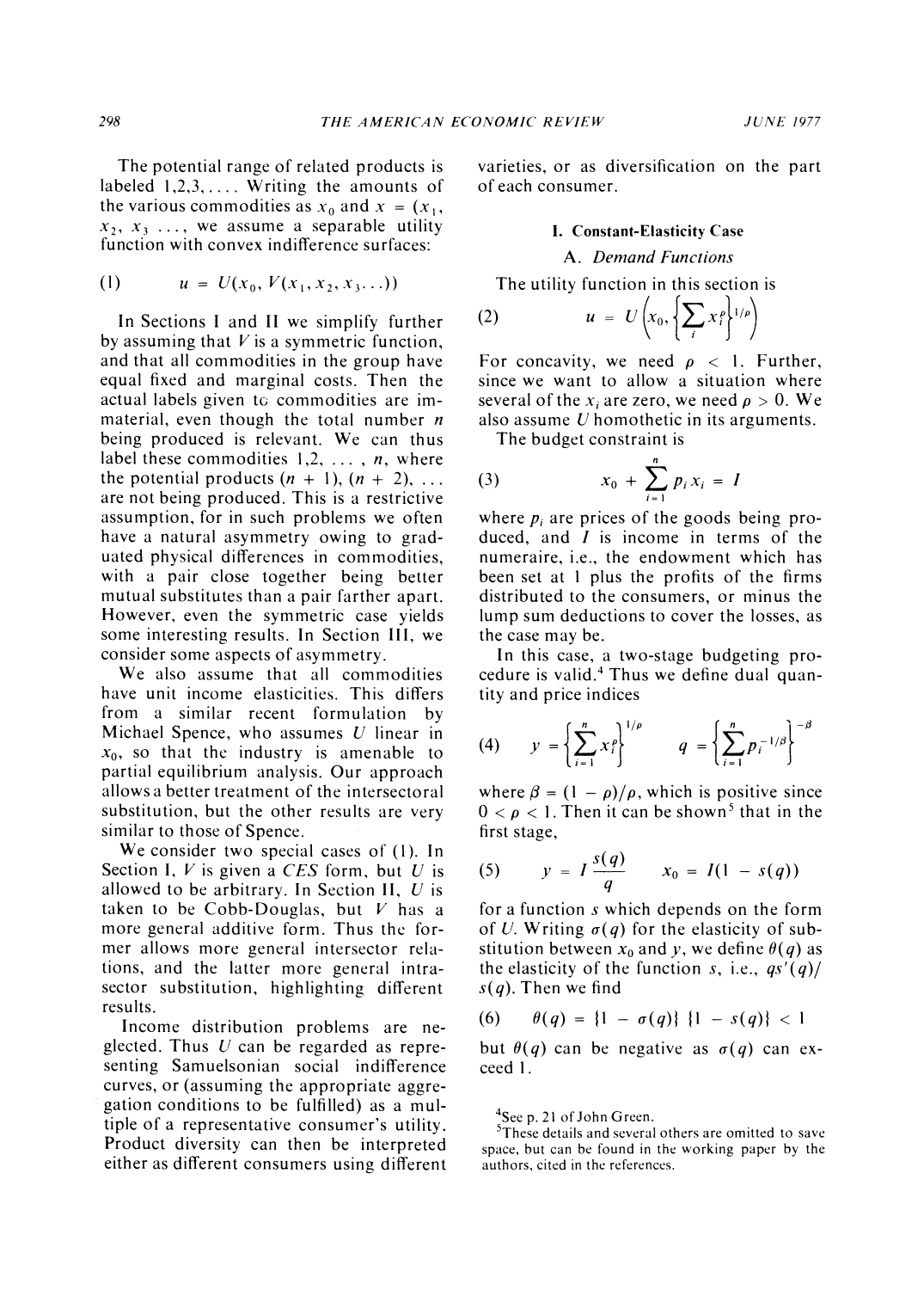**Turning to the second stage of the problem, it is easy to show that for each i,** 

(7) 
$$
x_i = y \left[ \frac{q}{p_i} \right]^{1/(1-\rho)}
$$

**where y is defined by (4). Consider the effect**  of a change in  $p_i$  alone. This affects  $x_i$  di**rectly, and also through q; thence through y as well. Now from (4) we have the elasticity** 

(8) 
$$
\frac{\partial \log q}{\partial \log p_i} = \left(\frac{q}{p_i}\right)^{1/i}
$$

**So long as the prices of the products in the group are not of different orders of magnitude, this is of the order (I/n). We shall assume that n is reasonably large, and ac**cordingly neglect the effect of each  $p_i$  on  $q$ ; thus the indirect effects on  $x_i$ . This leaves us **with the elasticity** 

(9) 
$$
\frac{\partial \log x_i}{\partial \log p_i} = \frac{-1}{(1-\rho)} = \frac{-(1+\beta)}{\beta}
$$

**In the Chamberlinian terminology, this is the elasticity of the dd curve, i.e., the curve relating the demand for each product type to its own price with all other prices held constant.** 

**In our large group case, we also see that**  for  $i \neq j$ , the cross elasticity  $\partial \log x_i / \partial \log p_i$ **is negligible. However, if all prices in the group move together, the individually small effects add to a significant amount. This corresponds to the Chamberlinian DD curve. Consider a symmetric situation**  where  $x_i = x$  and  $p_i = p$  for all *i* from 1 **to n. We have** 

(10) 
$$
y = xn^{1/\rho} = xn^{1+\beta} q = pn^{-\beta} = pn^{-(1-\rho)/\rho}
$$

**and then from (5) and (7),** 

$$
(11) \t\t x = \frac{Is(q)}{pn}
$$

**The elasticity of this is easy to calculate; we find** 

$$
(12) \qquad \frac{\partial \log x}{\partial \log p} = -[1 - \theta(q)]
$$

**Then (6) shows that the DD curve slopes** 

**downward. The conventional condition that the dd curve be more elastic is seen from (9) and (12) to be** 

(13) 
$$
\frac{1}{\beta} + \theta(q) > 0
$$

**Finally, we observe that for**  $i \neq j$ **,** 

(14) 
$$
\frac{x_i}{x_j} = \left[\frac{p_j}{p_i}\right]^{1/(1-\rho)}
$$

Thus  $1/(1 - \rho)$  is the elasticity of substitu**tion between any two products within the group.** 

#### **B. Market Equilibrium**

**It can be shown that each commodity is produced by one firm. Each firm attempts to maximize its profit, and entry occurs until the marginal firm can only just break even. Thus our market equilibrium is the familiar case of Chamberlinian monopolistic competition, where the question of quantity versus diversity has often been raised.6 Previous analyses have failed to consider the desirability of variety in an explicit form, and have neglected various intra- and intersector interactions in demand. As a result, much vague presumption that such an equilibrium involves excessive diversity has built up at the back of the minds of many economists. Our analysis will challenge several of these ideas.** 

**The profit-maximization condition for each firm acting on its own is the familiar equality of marginal revenue and marginal cost. Writing c for the common marginal cost, and noting that the elasticity of de**mand for each firm is  $(1 + \beta)/\beta$ , we have **for each active firm:** 

$$
p_i\left(1 - \frac{\beta}{1 + \beta}\right) = c
$$

**Writing Pe for the common equilibrium price for each variety being produced, we have** 

$$
(15) \hspace{1cm} p_e = c(1+\beta) = \frac{c}{\rho}
$$

**6See Edwin Chamberlin, Nicholas Kaldor, and Robert Bishop.**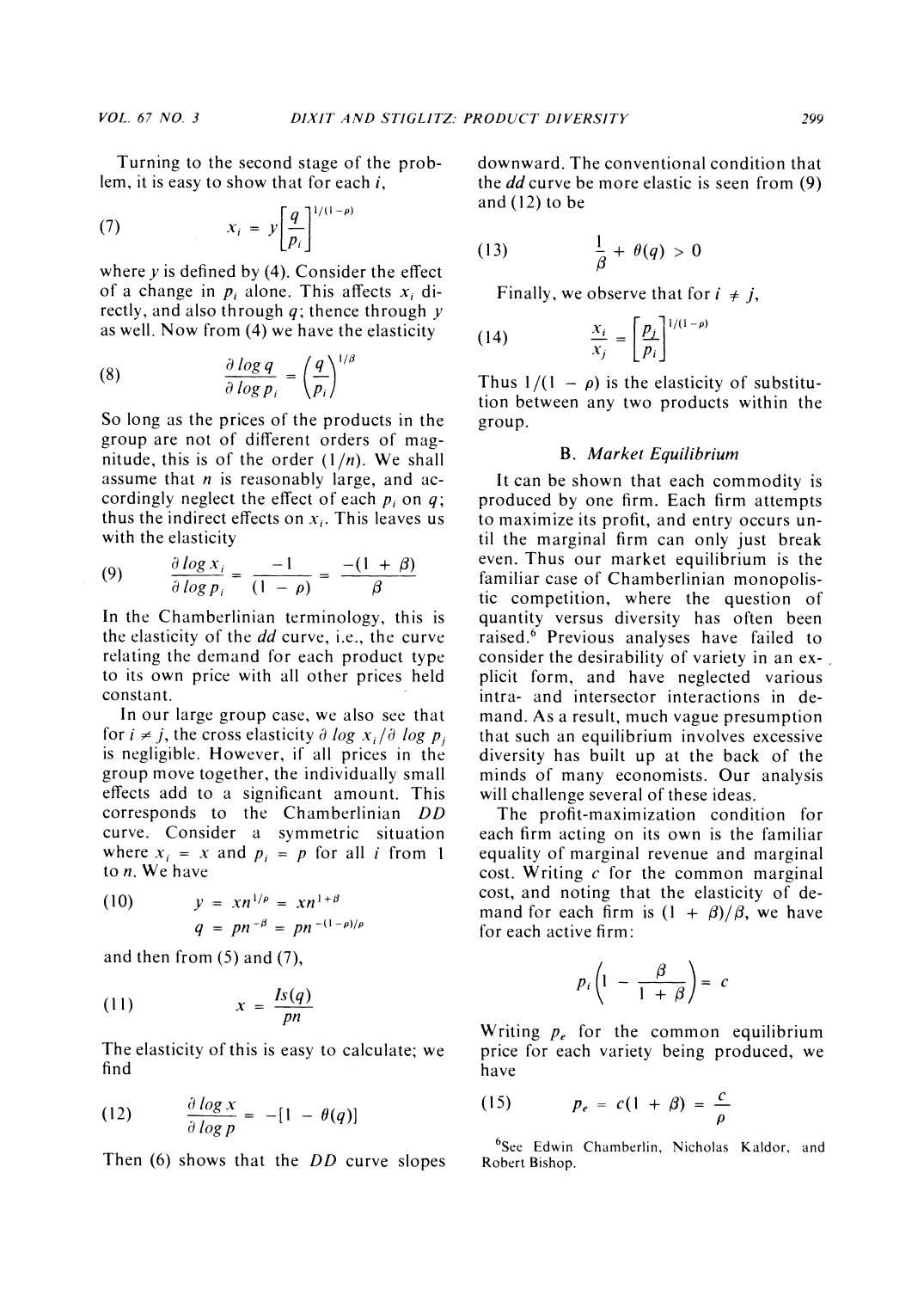**The second condition for equilibrium is that firms enter until the next potential entrant would make a loss. If n is large enough so that I is a small increment, we can assume that the marginal firm is exactly breaking even, i.e.,**  $(p_n - c)x_n = a$ **, where**  $x_n$ **is obtained from the demand function and a is the fixed cost. With symmetry, this implies zero profit for all intramarginal firms**  as well. Then  $I = 1$ , and using (11) and (15) **we can write the condition so as to yield the**  number  $n_e$  of active firms:

(16) 
$$
\frac{s(p_e n_e^{-\beta})}{p_e n_e} = \frac{a}{\beta c}
$$

Equilibrium is unique provided  $s(p_e n^{-\beta})/$  $p_e n$  is a monotonic function of *n*. This re**lates to our carlier discussion about the two demand curves. From (11) we see that the behavior of s(pn<sup>-** $\beta$ **</sup>)/pn as n increases tells us how the demand curve DD for each firm shifts as the number of firms increases. It is natural to assume that it shifts to the left, i.e., the function above decreases as n increases for each fixed p. The condition for this in elasticity form is easily seen to be** 

$$
(17) \qquad \qquad 1 + \beta \theta(q) > 0
$$

**This is exactly the same as (13), the condition for the dd curve to be more elastic than the DD curve, and we shall assume that it holds.** 

The condition can be violated if  $\sigma(q)$  is **sufficiently higher than one. In this case, an increase in n lowers q, and shifts demand towards the monopolistic sector to such an extent that the demand curve for each firm shifts to the right. However, this is rather implausible.** 

**Conventional Chamberlinian analysis assumes a fixed demand curve for the group as a whole. This amounts to assuming that**   $n \cdot x$  is independent of *n*, i.e., that  $s(pn^{-\beta})$  is independent of *n*. This will be so if  $\beta = 0$ , or if  $\sigma(q) = 1$  for all q. The former is equivalent to assuming that  $\rho = 1$ , when all **products in the group are perfect substitutes, i.e., diversity is not valued at all. That would be contrary to the intent of the whole analysis. Thus, implicitly, conventional**  analysis assumes  $\sigma(q) = 1$ . This gives a con**stant budget share for the monopolistically competitive sector. Note that in our parametric formulation, this implies a unitelastic DD curve, (17) holds, and so equilibrium is unique.** 

**Finally, using (7), (1 1), and (16), we can calculate the equilibrium output for each active firm:** 

$$
(18) \t\t x_e = \frac{a}{\beta c}
$$

**We can also write an expression for the budget share of the group as a whole:** 

$$
(19) \t s_e = s(q_e)
$$

where  $q_e = p_e n_e^{-\beta}$ 

**These will be useful for subsequent comparisons.** 

#### **C. Constrained Optimum**

**The next task is to compare the equilibrium with a social optimum. With economies of scale, the first best or unconstrained (really constrained only by technology and resource availability) optimum requires pricing below average cost, and therefore lump sum transfers to firms to cover losses. The conceptual and practical difficulties of doing so are clearly formidable. It would therefore appear that a more appropriate notion of optimality is a constrained one, where each firm must have nonnegative profits. This may be achieved by regulation, or by excise or franchise taxes or subsidies. The important restriction is that lump sum subsidies are not available.** 

**We begin with such a constrained opti**mum. The aim is to choose  $n$ ,  $p_i$ , and  $x_i$  so **as to maximize utility, satisfying the demand functions and keeping the profit for each firm nonnegative. The problem is somewhat simplified by the result that all active firms should have the same output levels and prices, and should make exactly zero profit. We omit the proof. Then we can**  set  $I = 1$ , and use (5) to express utility as a **function of q alone. This is of course a decreasing function. Thus the problem of maximizing u becomes that of minimizing q, i.e.,**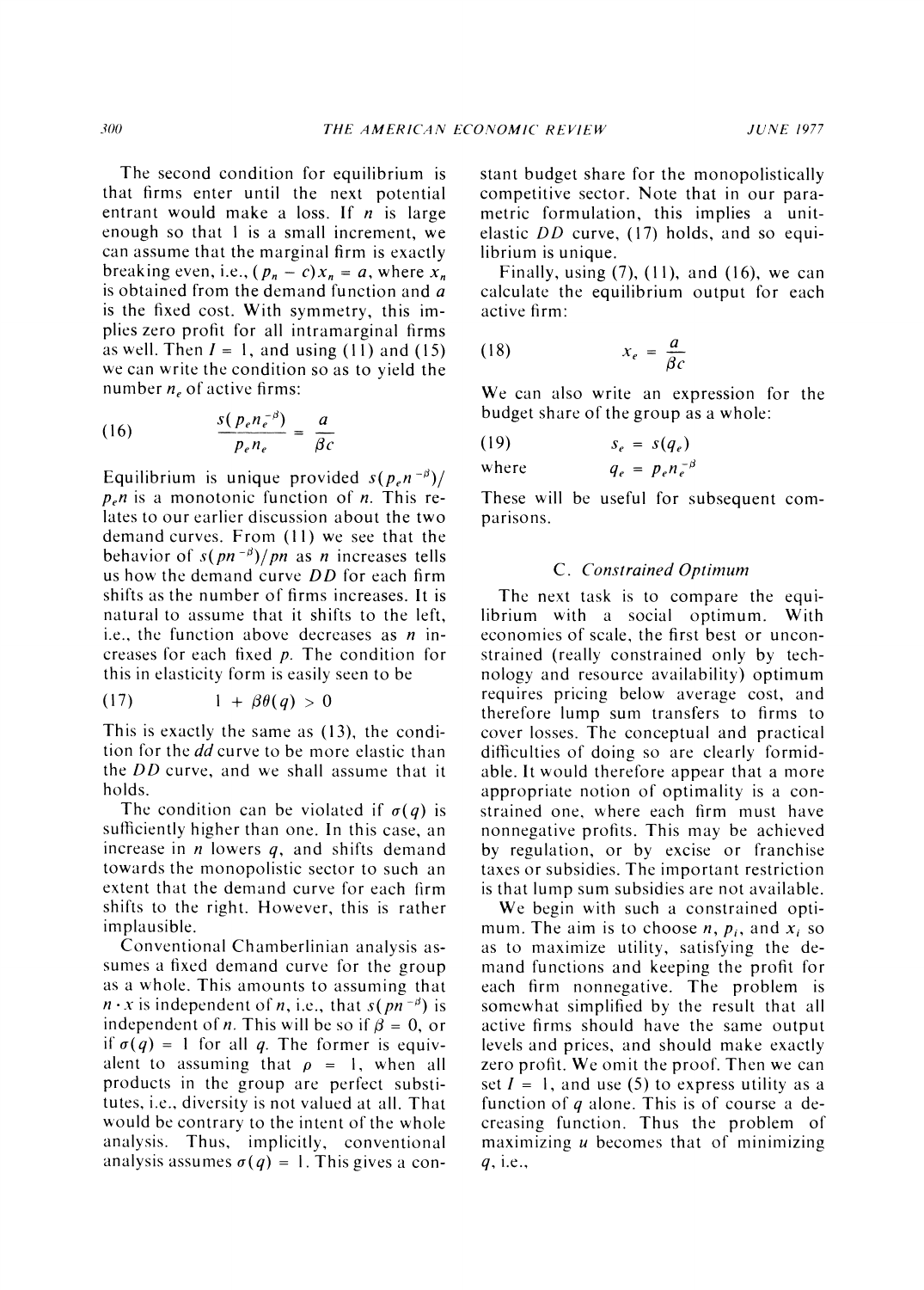$$
\min_{n,p} p^{n-\beta}
$$

**subject to** 

(20) 
$$
(p - c) \frac{s(pn^{-\beta})}{pn} = a
$$

**To solve this, we calculate the logarithmic marginal rate of substitution along a level curve of the objective, the similar rate of transformation along the constraint, and equate the two. This yields the condition** 

(21) 
$$
\frac{\frac{c}{p-c} + \theta(q)}{1 + \beta \theta(q)} = \frac{1}{\beta}
$$

**The second-order condition can be shown to hold, and (21) simplifies to yield the price for each commodity produced in the con**strained optimum,  $p_c$ , as

$$
(22) \hspace{1cm} p_c = c(1+\beta)
$$

**Comparing (15) and (22), we see that the two solutions have the same price. Since they face the same break-even constraint, they have the same number of firms as well, and the values for all other variables can be calculated from these two. Thus we have a rather surprising case where the monopolistic competition equilibrium is identical with the optimum constrained by the lack of lump sum subsidies. Chamberlin once suggested that such an equilibrium was "a sort of ideal"; our analysis shows when and in what sense this can be true.** 

#### **D.** Unconstrained Optimum

**These solutions can in turn be compared to the unconstrained or first best optimum. Considerations of convexity again establish that all active firms should produce the same output. Thus we are to choose n firms each producing output x in order to maximize** 

(23) 
$$
u = U(1 - n(a + cx), xn^{1+\beta})
$$

**where we have used the economy's resource balance condition and (10). The first-order conditions are** 

(24) 
$$
-ncU_0 + n^{1+\beta}U_y = 0
$$

$$
(25) \t - (a + cx) U_0 + (1 + \beta) x n^{\beta} U_y = 0
$$

**From the first stage of the budgeting prob**lem, we know that  $q = U_v/U_0$ . Using (24) **and (10), we find the price charged by each active firm in the unconstrained optimum,**   $p_u$ , equal to marginal cost

$$
(26) \t\t p_u = c
$$

**This, of course, is no surprise. Also from the first-order conditions, we have** 

$$
(27) \t\t x_u = \frac{a}{c\beta}
$$

**Finally, with (26), each active firm covers its variable cost exactly. The lump sum transfers to firms then equal an, and therefore**   $I = 1 - an$ , and

$$
x = (1 - an) \frac{s(pn^{-\beta})}{pn}
$$

The number of firms  $n<sub>u</sub>$  is then defined by

$$
(28) \qquad \qquad \frac{s(cn_u^{-\beta})}{n_u} = \frac{a/\beta}{1 - an_u}
$$

**We can now compare these magnitudes with the corresponding ones in the equilibrium or the constrained optimum. The most remarkable result is that the output of each active firm is the same in the two situations. The fact that in a Chamberlinian equilibrium each firm operates to the left of the point of minimum average cost has been conventionally described by saying that there is excess capacity. However, when variety is desirable, i.e., when the different products are not perfect substitutes, it is not in general optimum to push the output of each firm to the point where all economies of scale are exhausted.7 We have shown in one case that is not an extreme one, that the first best optimum does not exploit economies of scale beyond the extent achieved in the equilibrium. We can then easily conceive of cases where the equilibrium exploits economies of scale too far from the point of view of social optimality. Thus our results undermine the validity of the folklore of excess capacity, from the point of view of the** 

**<sup>7</sup>Scc David Starrctt.**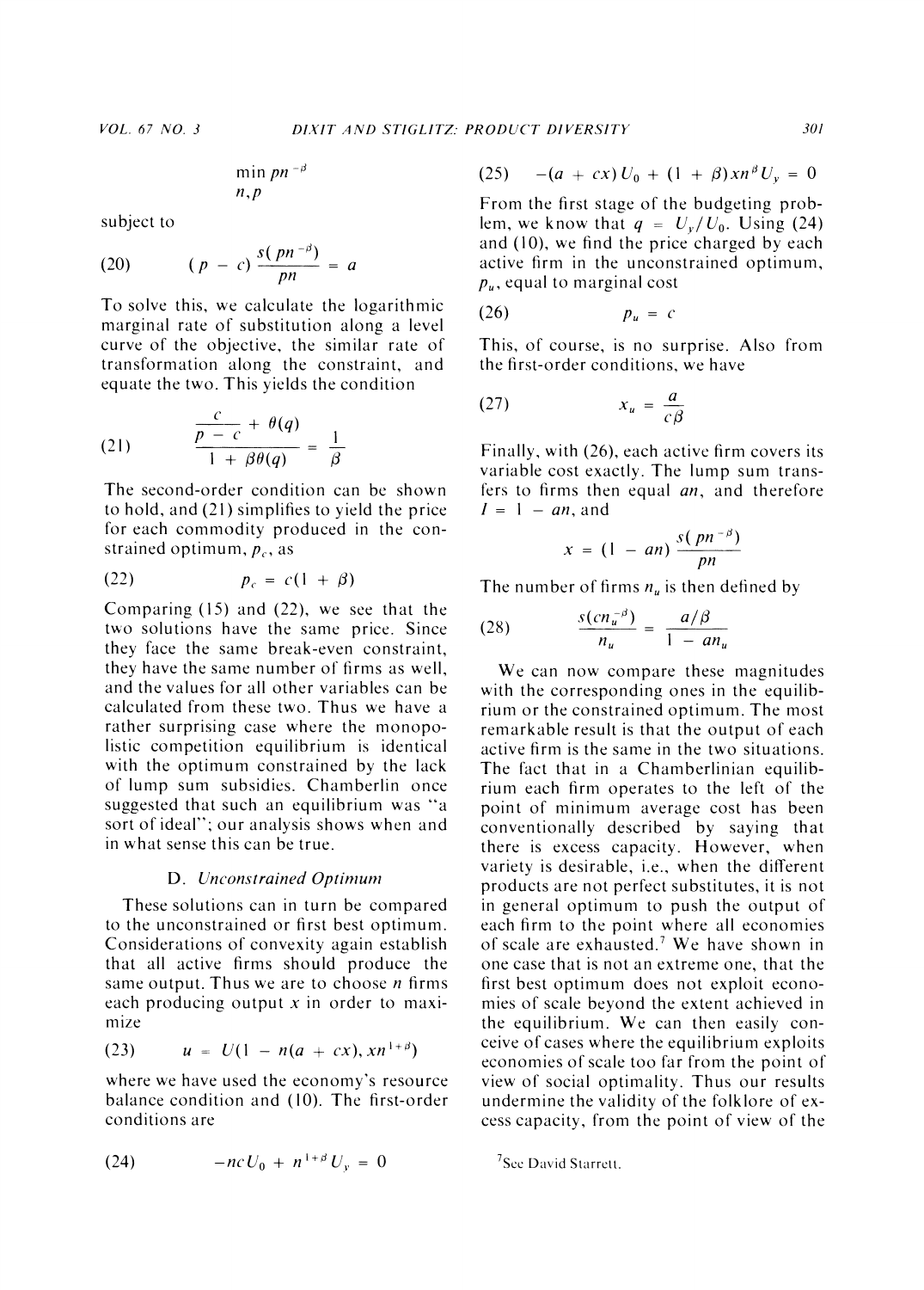

**unconstrained optimum as well as the constrained one.** 

**A direct comparison of the numbers of firms from (16) and (28) would be difficult, but an indirect argument turns out to be simple. It is clear that the unconstrained optimum has higher utility than the constraincd optimum. Also, the level of lump sum income in it is less than that in the latter. It must therefore be the case that** 

$$
(29) \hspace{1cm} q_u < q_c = q_e
$$

**Further, the difference must be large**  enough that the budget constraint for  $x_0$ **and the quantity index y in the unconstrained case must lie outside that in the constrained case in the relevant region, as shown in Figure 1. Let C be the constrained optimum, A the unconstrained optimum, and let B be the point where the line joining the origin to C meets the indifference curve in the unconstrained case. By homotheticity the indifference curve at B is parallel to that at C, so each of the moves from C to B and from B to A increases the value of y. Since the value of x is the same in the two optima, we must have** 

$$
(30) \qquad \qquad n_u > n_c = n_e
$$

**Thus the unconstrained optimum actually allows more variety than the constrained optimum and the equilibrium; this is another point contradicting the folklore on excessive diversity.** 

**Using (29) we can easily compare the budget shares. In the notation we have been using, we find**  $s_u \geq s_c$  **as**  $\theta(q) \geq 0$ **, i.e., as**  $\sigma(q) \geq 1$  providing these hold over the en**tire relevant range of q.** 

**It is not possible to have a general result**  concerning the relative magnitudes of  $x_0$  in **the two situations; an inspection of Figure I shows this. However, we have a sufficient condition:** 

$$
x_{0u} = (1 - a n_u)(1 - s_u) < 1 - s_u \le 1 - s_c
$$
  
=  $x_{0c}$  if  $\sigma(q) \ge 1$ 

**In this case the equilibrium or the constrained optimum use more of the numeraire resource than the unconstrained optimum.** On the other hand, if  $\sigma(q) = 0$  we **have L-shaped isoquants, and in Figure 1, points A and B coincide giving the opposite conclusion.** 

**In this section we have seen that with a constant intrasector elasticity of substitution, the market equilibrium coincides with the constrained optimum. We have also shown that the unconstrained optimum has a greater number of firms, each of the same size. Finally, the resource allocation between the sectors is shown to depend on the intersector elasticity of substitution. This elasticity also governs conditions for uniqueness of equilibrium and the secondorder conditions for an optimum.** 

**Henceforth we will achieve some analytic simplicity by making a particular assumption about intersector substitution. In return, we will allow a more general form of intrasector substitution.** 

### **II. Variable Elasticity Case**

**The utility function is now** 

$$
(31) \hspace{1cm} u = x_0^{1-\gamma} \Biggl\{ \sum_i v(x_i) \Biggr\}^{\gamma}
$$

with v increasing and concave,  $0 < \gamma < 1$ . **This is somewhat like assuming a unit intersector elasticity of substitution. However, this is not rigorous since the group utility**   $V(\underline{x}) = \sum_i v(x_i)$  is not homothetic and there**fore two-stage budgeting is not applicable.** 

**It can be shown that the elasticity of the dd curve in the large group case is**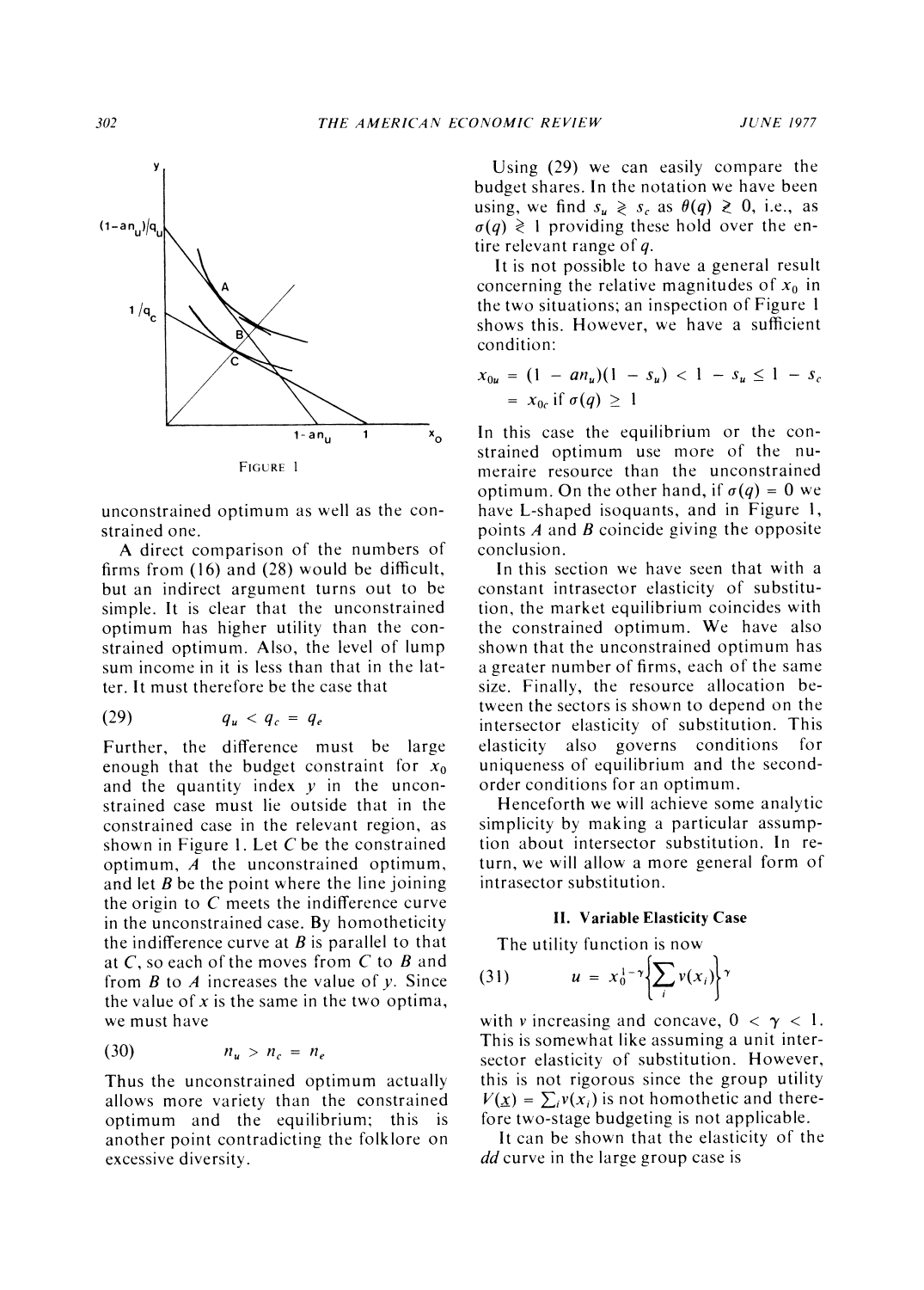$$
(32) \quad -\frac{\partial \log x_i}{\partial \log p_i} = -\frac{v'(x_i)}{x_i v''(x_i)} \quad \text{for any } i
$$

**This differs from the case of Section I in**  being a function of  $x_i$ . To highlight the similarities and the differences, we define  $\beta(x)$ **by** 

(33) 
$$
\frac{1 + \beta(x)}{\beta(x)} = -\frac{v'(x)}{xv''(x)}
$$

Next, setting  $x_i = x$  and  $p_i = p$  for  $i = 1$ , **2, .. ., n, we can write the DD curve and the demand for the numeraire as** 

(34) 
$$
x = \frac{I}{np} \omega(x), \qquad x_0 = I[1 - \omega(x)]
$$

**where** 

(35) 
$$
\omega(x) = \frac{\gamma \rho(x)}{[\gamma \rho(x) + (1 - \gamma)]}
$$

$$
\rho(x) = \frac{x v'(x)}{v(x)}
$$

We assume that  $0 < \rho(x) < 1$ , and therefore have  $0 < \omega(x) < 1$ .

**Now consider the Chamberlinian equilibrium. The profit-maximization condition for each active firm yields the common**  equilibrium price  $p_e$  in terms of the common equilibrium output  $x_e$  as

$$
(36) \hspace{1cm} p_e = c[1 + \beta(x_e)]
$$

**Note the analogy with (15). Substituting (36) in the zero pure profit condition, we**  have  $x_e$  defined by

$$
(37) \qquad \qquad \frac{cx_e}{a + cx_e} = \frac{1}{1 + \beta(x_e)}
$$

**Finally, the number of firms can be calculated using the DD curve and the breakeven condition, as** 

$$
(38) \t n_e = \frac{\omega(x_e)}{a + cx_e}
$$

**For uniqueness of equilibrium we once again use the conditions that the dd curve is more elastic than the DD curve, and that entry shifts the DD curve to the left. However, these conditions are rather involved and opaque, so we omit them.** 

**Let us turn to the constrained optimum.** 

We wish to choose  $n$  and  $x$  to maximize  $u$ , **subject to (34) and the break-even condition**   $px = a + cx$ . Substituting, we can express u **as a function of x alone:** 

$$
(39) \quad u = \gamma^{\gamma} (1 - \gamma)^{(1-\gamma)} \frac{\left| \frac{\rho(x)v(x)}{a + cx} \right|^{\gamma}}{\gamma \rho(x) + (1 - \gamma)}
$$

The first-order condition defines  $x_c$ :

$$
(40) \frac{cx_c}{a+cx_c} = \frac{1}{1+\beta(x_c)} - \frac{\omega(x_c)x_c\rho'(x_c)}{\gamma\rho(x_c)}
$$

**Comparing this with (37) and using the second-order condition, it can be shown**  that provided  $\rho'(x)$  is one-signed for all x,

**(41)**  $x_c \ge x_e$  according as  $\rho'(x) \le 0$ 

**With zero pure profit in each case, the p**oints  $(x_e, p_e)$  and  $(x_c, p_c)$  lie on the same **declining average cost curve, and therefore** 

$$
(42) \qquad p_c \leq p_e \text{ according as } x_c \geq x_e
$$

**Next we note that the dd curve is tangent to**  the average cost curve at  $(x_e, p_e)$  and the **DD curve is steeper. Consider the case**   $x_c > x_e$ . Now the point  $(x_c, p_c)$  must lie on a **DD** curve further to the right than  $(x_e, p_e)$ , **and therefore must correspond to a smaller number of firms. The opposite happens if**   $x_c < x_e$ . Thus,

**(43)**  $n_c \leq n_e$  according as  $x_c \geq x_e$ 

**Finally, (41) shows that in both cases that**  arise there,  $\rho(x_c) < \rho(x_e)$ . Then  $\omega(x_c) <$  $\omega(x_e)$ , and from (34),

$$
(44) \t\t\t x_{0c} > x_{0e}
$$

**A smaller degree of intersectoral substitution could have reversed the result, as in Section I.** 

**An intuitive reason for these results can be given as follows. With our large group assumptions, the revenue of each firm is proportional to xv'(x). However, the contribution of its output to group utility is**   $v(x)$ . The ratio of the two is  $\rho(x)$ . Therefore, if  $\rho'(x) > 0$ , then at the margin each firm **finds it more profitable to expand than what**  would be socially desirable, so  $x_e > x_c$ .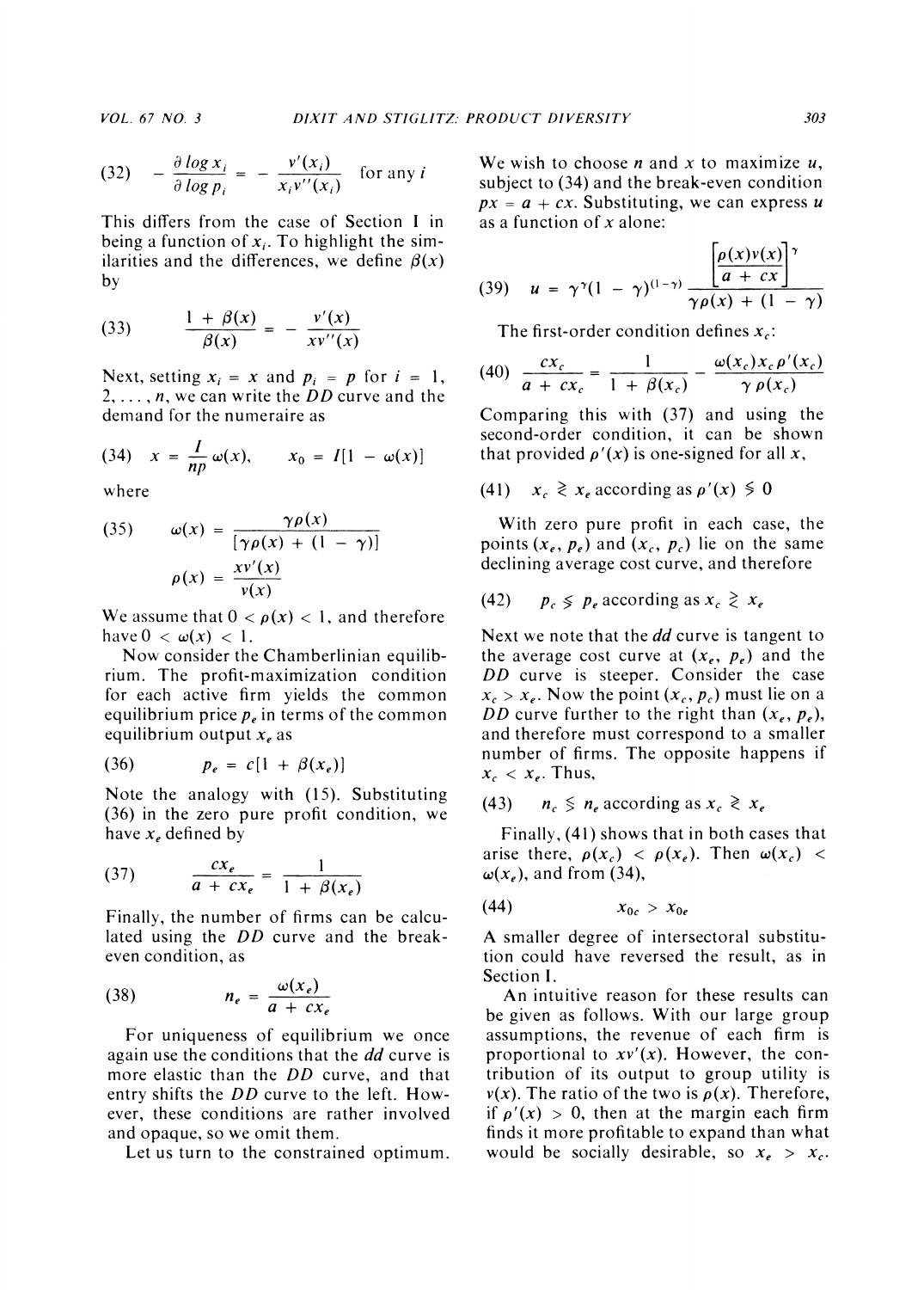**Given the break-even constraint, this leads to there being fewer firms.** 

**Note that the relevant magnitude is the elasticity of utility, and not the elasticity of demand. The two are related, since** 

(45) 
$$
x \frac{\rho'(x)}{\rho(x)} = \frac{1}{1 + \beta(x)} - \rho(x)
$$

Thus, if  $\rho(x)$  is constant over an interval, so is  $\beta(x)$  and we have  $1/(1 + \beta) = \rho$ , which is the case of Section I. However, if  $\rho(x)$ **varies, we cannot infer a relation between**  the signs of  $\rho'(x)$  and  $\beta'(x)$ . Thus the varia**tion in the elasticity of demand is not in general the relevant consideration. However, for important families of utility functions there is a relationship. For example,**  for  $v(x) = (k + mx)^{j}$ , with  $m > 0$  and  $0 <$  $j < 1$ , we find that  $-xv''/v'$  and  $xv'/v$  are **positively related. Now we would normally expect that as the number of commodities produced increases, the elasticity of substitution between any pair of them should increase. In the symmetric equilibrium, this is just the inverse of the elasticity of marginal utility. Then a higher x would correspond to a lower n, and therefore a lower elasticity**  of substitution, higher  $-xv''/v'$  and higher  $xv'/v$ . Thus we are led to expect that  $\rho'(x)$ **0, i.e., that the equilibrium involves fewer and bigger firms than the constrained optimum. Once again the common view concerning excess capacity and excessive diversity in monopolistic competition is called into question.** 

**The unconstrained optimum problem is to choose n and x to maximize** 

$$
(46) \quad u = [nv(x)]^{\gamma}[1 - n(a + cx)]^{1-\gamma}
$$

**It is easy to show that the solution has** 

$$
(47) \t\t p_u = c
$$

$$
(48) \qquad \qquad \frac{cx_u}{a + cx_u} = \rho(x_u)
$$

$$
(49) \hspace{1cm} n_u = \frac{\gamma}{a + cx_u}
$$

**Then we can use the second-order condition to show that** 

(50) 
$$
x_u \leq x_c
$$
 according as  $\rho'(x) \geq 0$ 

**This is in each case transitive with (41), and therefore yields similar output comparisons between the equilibrium and the unconstrained optimum.** 

**The price in the unconstrained optimum is of course the lowest of the three. As to the number of firms, we note** 

$$
n_c = \frac{\omega(x_c)}{a + cx_c} < \frac{\gamma}{a + cx_c}
$$

**and therefore we have a one-way comparison:** 

**(51) Ifxu < xC,thennu > nc** 

**Similarly for the equilibrium. These leave open the possibility that the unconstrained optimum has both bigger and more firms. That is not unreasonable; after all the unconstrained optimum uses resources more efficiently.** 

#### **III. Asymmetric Cases**

**The discussion so far imposed symmetry within the group. Thus the number of varieties being produced was relevant, but any group of n was just as good as any other group of n. The next important modification is to remove this restriction. It is easy to see how interrelations within the group of commodities can lead to biases. Thus, if no sugar is being produced, the demand for coffee may be so low as to make its production unprofitable when there are set-up costs. However, this is open to the objection that with complementary commodities, there is an incentive for one entrant to produce both. However, problems exist even when all the commodities are substitutes. We illustrate this by considering an industry which will produce commodities from one of two groups, and examine whether the choice of the wrong group is possible.8** 

**Suppose there are two sets of commodities beside the numeraire, the two being perfect substitutes for each other and each having a constant elasticity subutility function. Further, we assume a constant budget share** 

**<sup>8</sup>For an alternative approach using partial equilibrium methods, see Spence.**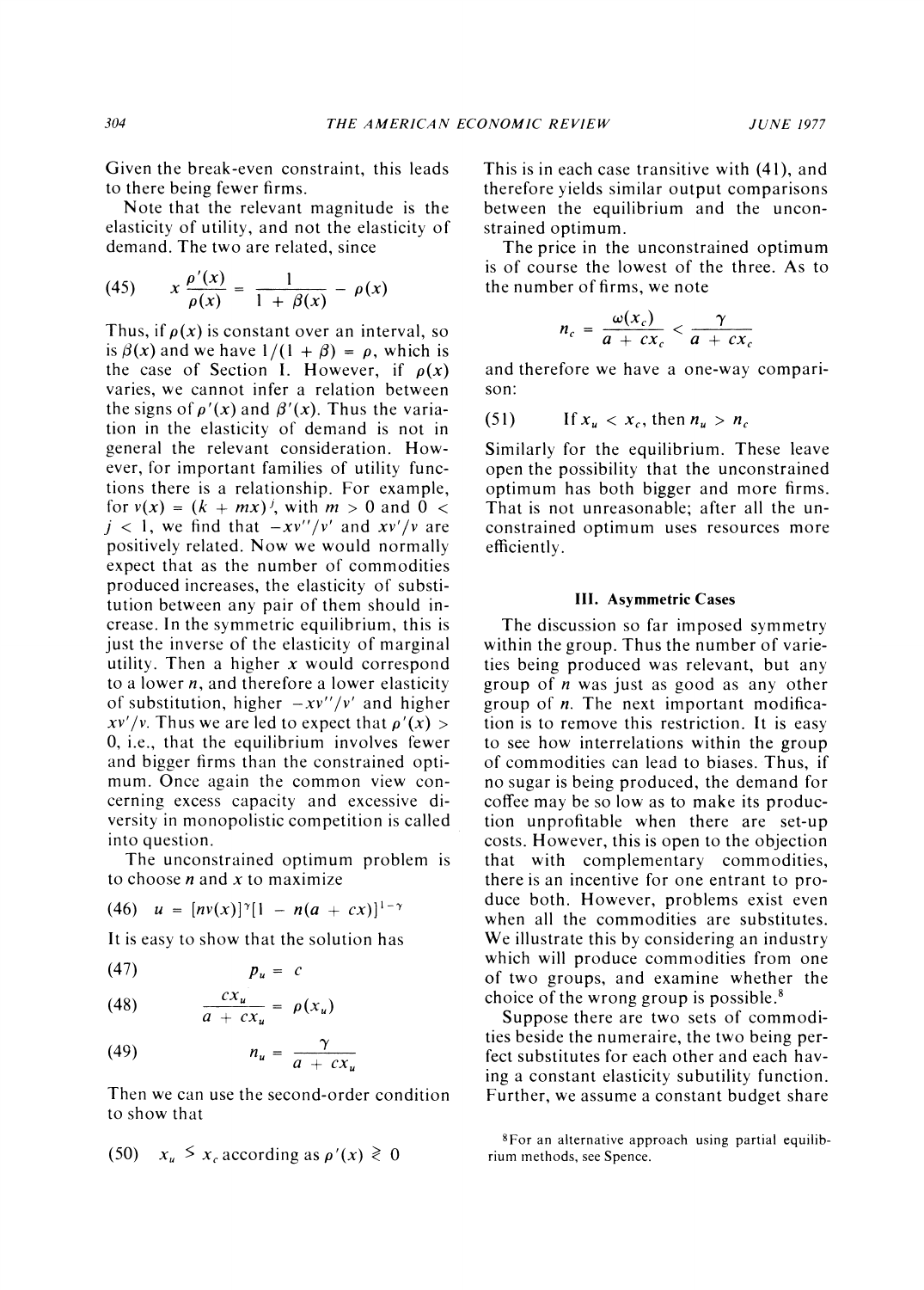**for the numeraire. Thus the utility function is** 

$$
(52)
$$

$$
u = x_0^{1-s} \left\{ \left[ \sum_{i_1=1}^n x_{i_1} \right]^{1/\rho_1} + \left[ \sum_{i_2=1}^{n_2} x_i \right]^{1/\rho_2} \right\}^s
$$

**We assume that each firm in group i has a**  fixed cost  $a_i$  and a constant marginal cost  $c_i$ .

**Consider two types of equilibria, only one commodity group being produced in each. These are given by** 

(53a) 
$$
\bar{x}_1 = \frac{a_1}{c_1 \beta_1}, \bar{x}_2 = 0
$$
  
\n $\bar{p}_1 = c_1(1 + \beta_1)$   
\n $\bar{n}_1 = \frac{s\beta_1}{a_1(1 + \beta_1)}$   
\n $\bar{q}_1 = \bar{p}_1 \bar{n}_1^{-\beta_1} = c_1(1 + \beta_1)^{1+\beta_1} \left(\frac{a_1}{s}\right)^{\beta_1}$   
\n $\bar{u}_1 = s^s(1 - s)^{1-s} \bar{q}_1^{-s}$   
\n(53b)  $\bar{x}_2 = \frac{a_2}{c_2 \beta_2}, \bar{x}_1 = 0$ 

$$
\begin{aligned}\n\bar{p}_2 &= c_2(1 + \beta_2) \\
\bar{n}_2 &= \frac{s\beta_2}{a_2(1 + \beta_2)} \\
\bar{q}_2 &= \bar{p}_2 \bar{n}_2^{-\beta_2} = c_2(1 + \beta_2)^{1+\beta_2} \left(\frac{a_2}{s}\right)^{\beta_2} \\
\bar{u}_2 &= s^s(1 - s)^{1-s} \bar{q}_2^{-s}\n\end{aligned}
$$

**Equation (53a) is a Nash equilibrium if and only if it does not pay a firm to produce a commodity of the second group. The demand for such a commodity is** 

$$
x_2 = \begin{cases} 0 & \text{for } p_2 \ge \overline{q}_1 \\ s/p_2 & \text{for } p_2 < \overline{q}_1 \end{cases}
$$

**Hence we require** 

$$
\max_{p_2} (p_2 - c_2) x_2 = s \left( 1 - \frac{c_2}{\overline{q}_1} \right) < a_2
$$

**or** 

$$
\overline{q}_1 < \frac{s c_2}{s - a_2}
$$

**Similarly, (53b) is a Nash equilibrium if and** 

**only if** 

$$
\overline{q}_2 < \frac{s c_1}{s-a_1}
$$

**Now consider the optimum. Both the objective and the constraint are such as to lead the optimum to the production of commodities from only one group. Thus, suppose ni commodities from group i are being**  produced at levels  $x_i$  each, and offered at prices  $p_i$ . The utility level is given by

$$
(56) \quad u = x_0^{1-s} \{x_1 n_1^{1+\beta_1} + x_2 n_2^{1+\beta_2}\}^s
$$

**and the resource availability constraint is** 

(57)  

$$
x_0 + n_1(a_1 + c_1x_1) + n_2(a_2 + c_2x_2) = 1
$$

**Given the values of the other variables, the**  level curves of  $u$  in  $(n_1, n_2)$  space are con**cave to the origin, while the constraint is linear. We must therefore have a corner optimum. (As for the break-even con**straint, unless the two  $q_i = p_i n_i^{-\beta_i}$  are equal, **the demand for commodities in one group is zero, and there is no possibility of avoiding a loss there.)** 

**Note that we have structured our example so that if the correct group is chosen, the equilibrium will not introduce any further biases in relation to the constrained optimum. Therefore, to find the constrained optimum, we only have to look at the**  values of  $\bar{u}_i$  in (53a) and (53b) and see which **is the greater. In other words, we have to**  see which  $\bar{q}_i$  is the smaller, and choose the **situation (which may or may not be a Nash equilibrium) defined in (53a) and (53b) corresponding to it.** 

**Figure 2 is drawn to depict the possible equilibria and optima. Given all the relevant parameters, we calculate**  $(\bar{q}_1, \bar{q}_2)$  **from (53a) and (53b). Then (54) and (55) tell us whether either or both of the situations are possible equilibria, while a simple compari**son of the magnitudes of  $\bar{q}_1$  and  $\bar{q}_2$  tells us **which is the constrained optimum. In the figure, the nonnegative quadrant is split into regions in each of which we have one combination of equilibria and optima. We**  only have to locate the point  $(\bar{q}_1, \bar{q}_2)$  in this **space to know the result for the given**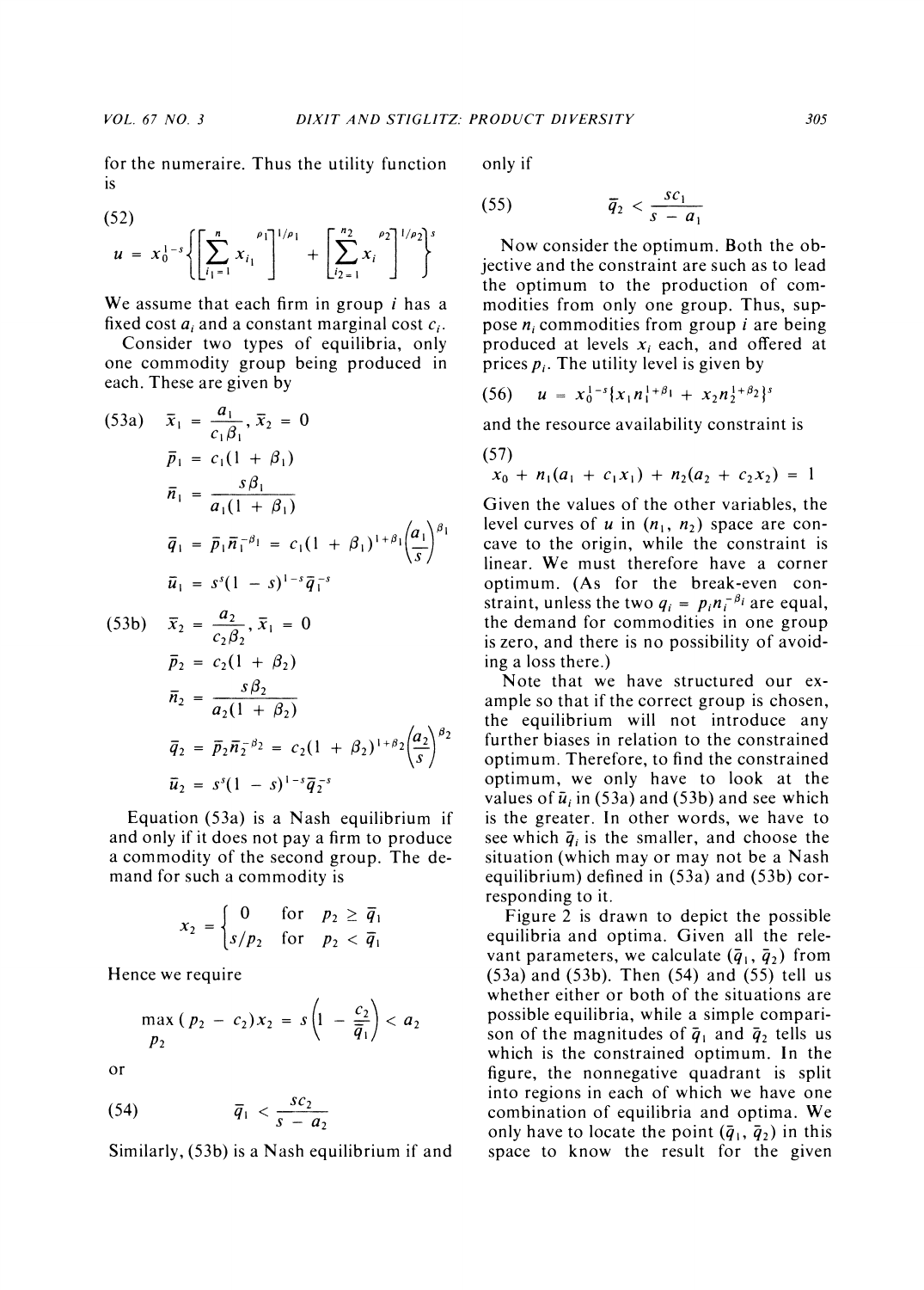

**FIGURE 2. SOLUTIONS LABELED I REFER TO EQUATION (53a); SOLUTIONS LABELED II REFER TO EQUATION (53b)** 

**parameter values. Moreover, we can compare the location of the points corresponding to different parameter values and thus do some comparative statics.** 

**To understand the results, we must ex**amine how  $\bar{q}_i$  depends on the relevant **parameters. It is easy to see that each is an**  increasing function of  $a_i$  and  $c_i$ . We also **find** 

(58) 
$$
\frac{\partial \log \bar{q}_i}{\partial \beta_i} = -\log \bar{n}_i
$$

**and we expect this to be large and negative.**  Further, we see from (9) that a higher  $\beta_i$ **corresponds to a lower own-price elasticity of demand for each commodity in that**  group. Thus  $\bar{q}_i$  is an increasing function of **this elasticity.** 

**Consider initially a symmetric situation,**   $\text{with } s c_1/(s - a_1) = s c_2/(s - a_2), \ \beta_1 = \beta_2$ **(the region G vanishes then), and suppose**  the point  $(\bar{q}_1, \bar{q}_2)$  is on the boundary be**tween regions A and B. Now consider a change in one parameter, say, a higher ownelasticity for commodities in group 2. This**  raises  $\bar{q}_2$ , moving the point into region A, **and it becomes optimal to produce commodities from group 1 alone. However, both (53a) and (53b) are possible Nash**  **equilibria, and it is therefore possible that the high elasticity group is produced in equilibrium when the low elasticity one should have been. If the difference in elasticities is large enough, the point moves into region C, where (53b) is no longer a Nash equilibrium. But, owing to the existence of a fixed cost, a significant difference in elasticities is necessary before entry from group 1 commodities threatens to destroy the "wrong" equilibrium. Similar remarks apply to regions B and D.** 

**Next, begin with symmetry once again,**  and consider a higher  $c_1$  or  $a_1$ . This increases  $\bar{q}_1$  and moves the point into region **B, making it optimal to produce the lowcost group alone while leaving both (53a) and (53b) as possible equilibria, until the difference in costs is large enough to take the point to region D. The change also moves the boundary between A and C upward, opening up a larger region G, but that is not of significance here.** 

If both  $\bar{q}_1$  and  $\bar{q}_2$  are large, each group is **threatened by profitable entry from the other, and no Nash equilibrium exists, as in regions E and F. However, the criterion of constrained optimality remains as before. Thus we have a case where it may be necessary to prohibit entry in order to sustain the constrained optimum.** 

If we combine a case where  $c_1 > c_2$  (or  $a_1 > a_2$ ) and  $\beta_1 > \beta_2$ , i.e., where commodi**ties in group 2 are more elastic and have lower costs, we face a still worse possibility.**  For the point  $(\bar{q}_1, \bar{q}_2)$  may then lie in region **G, where only (53b) is a possible equilibrium and only (53a) is constrained optimum, i.e., the market can produce only a low cost, high demand elasticity group of commodities when a high cost, low demand elasticity group should have been produced.** 

**Very roughly, the point is that although commodities in inelastic demand have the potential for earning revenues in excess of variable costs, they also have significant consumers' surpluses associated with them. Thus it is not immediately obvious whether the market will be biased in favor of them or against them as compared with an optimum. Here we find the latter, and independent findings of Michael Spence in other**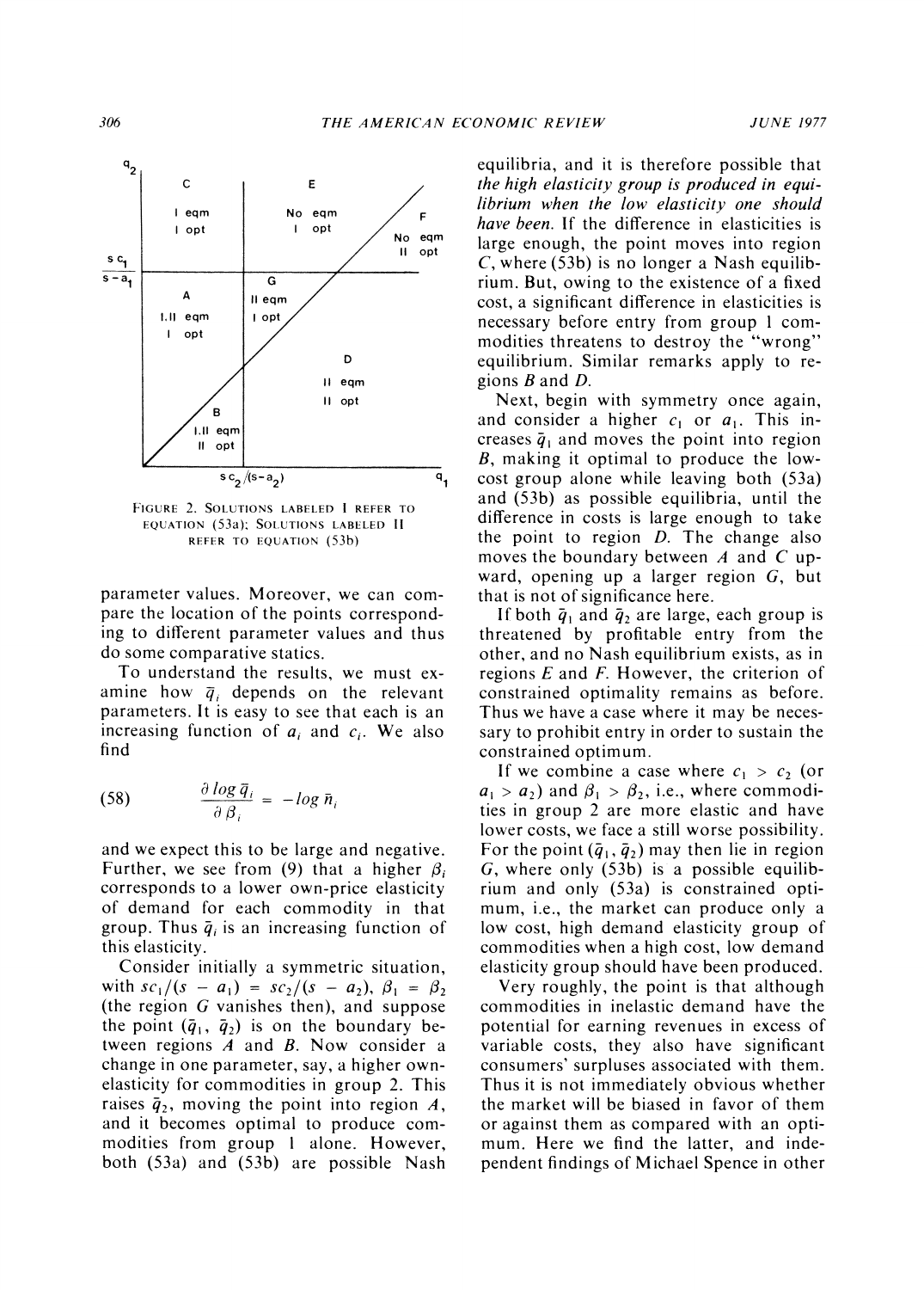**contexts confirm this. Similar remarks apply to differences in marginal costs.** 

**In the interpretation of the model with heterogenous consumers and social indifference curves, inelastically demanded commodities will be the ones which are intensively desired by a few consumers. Thus we have an "economic" reason why the market will lead to a bias against opera relative to football matches, and a justification for subsidization of the former and a tax on the latter, provided the distribution of income is optimum.** 

**Even when cross elasticities are zero, there may be an incorrect choice of commodities to be produced (relative either to an unconstrained or constrained optimum) as Figure 3 illustrates. Figure 3 illustrates a case where commodity A has a more elastic demand curve than commodity B; A is produced in monopolistically competitive equilibrium, while B is not. But clearly, it is socially desirable to produce B, since ignoring consumer's surplus it is just marginal. Thus, the commodities that are not produced but ought to be are those with inelastic demands. Indeed, if, as in the usual analysis of monopolistic competition, eliminating one firm shifts the demand curve for the other firms to the right (i.e., increases the demand for other firms), if the con-**



**FIGURE 3** 



**sumer surplus from A (at its equilibrium level of output) is less than that from B (i.e., the cross hatched area exceeds the striped area), then constrained Pareto optimality entails restricting the production of the commodity with the more elastic demand.** 

**A similar analysis applies to commodities with the same demand curves but different cost structures. Commodity A is assumed to have the lower fixed cost but the higher marginal cost. Thus, the average cost curves cross but once, as in Figure 4. Commodity A is produced in monopolistically competitive equilibrium, commodity B is not (although it is just at the margin of being produced). But again, observe that B should be produced, since there is a large consumer's surplus; indeed, since were it to be produced, B would produce at a much higher level than A, there is a much larger consumer's surplus. Thus if the government were to forbid the production of A, B would be viable, and social welfare would increase.** 

**In the comparison between constrained Pareto optimality and the monopolistically competitive equilibrium, we have observed that in the former, we replace some low fixed cost-high marginal cost commodities with high fixed cost-low marginal cost commodities, and we replace some commodities**